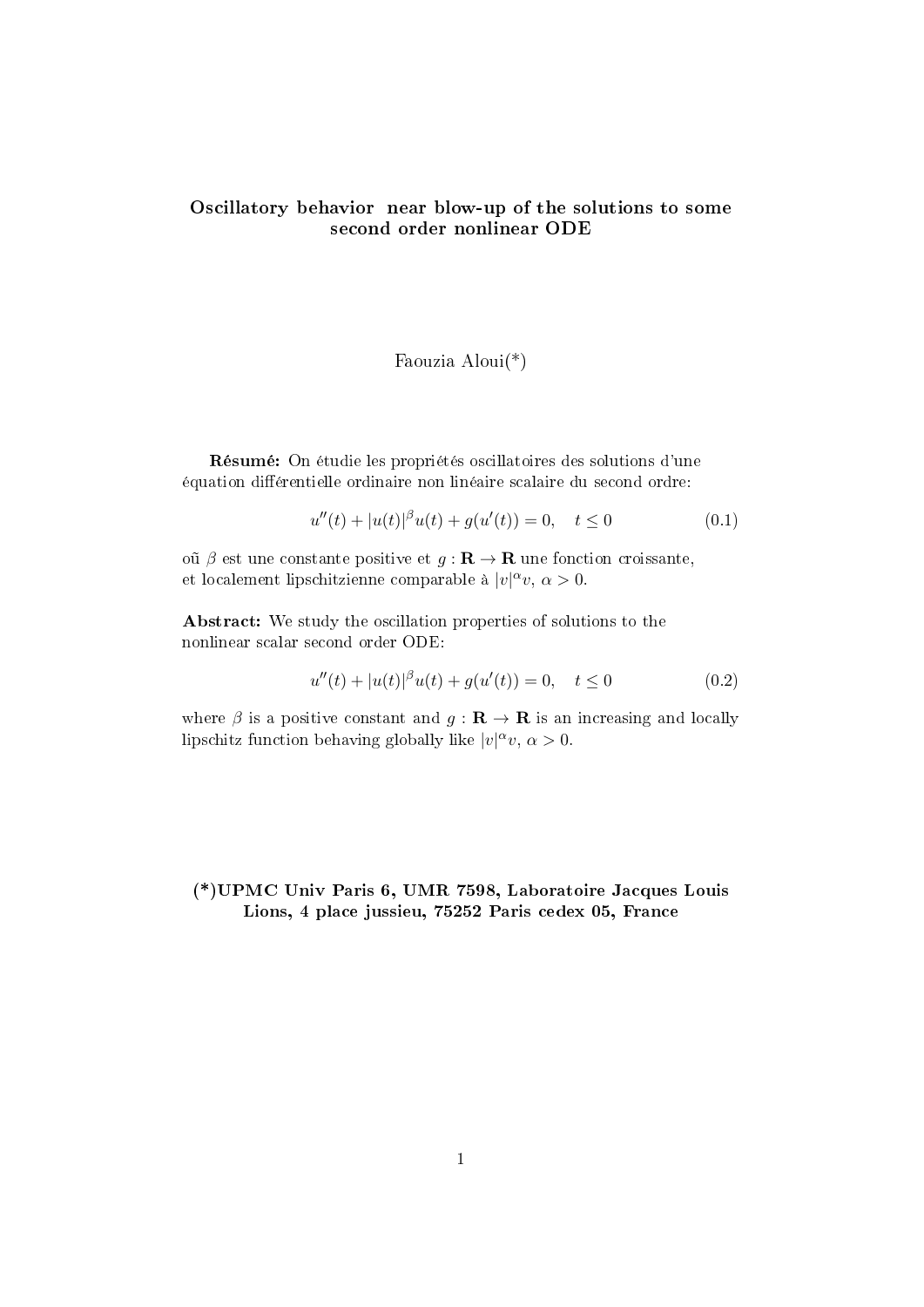## 1 Introduction and main results

We consider first the following equation:

$$
u''(t) + |u|^{\beta}u(t) + g(u'(t)) = 0
$$
\n(1.1)

where  $t \in \mathbb{R}, \beta > 0$  and g is a locally lipschitz continuous function which satisfies the following hypotheses:

$$
\exists c > 0, \quad \forall v, \quad |g(v)| \le c|v|^{\alpha + 1} \tag{1.2}
$$

$$
\exists \eta > 0, \quad \forall v, \quad g(v)v \ge \eta |v|^{\alpha + 2} \tag{1.3}
$$

For some  $\alpha > 0$ .

The behavior and the oscillation properties of solutions of the equation (1.1) are determined by some relationship between  $\alpha$  and  $\beta$ .

Let us recall the known results in the model case where  $g(u') = b|u'|^{\alpha}u'$ , then (1.1) becomes:

$$
u'' + |u|^\beta u + b|u'|^\alpha u' = 0 \tag{1.4}
$$

A detailed study of the large time behavior of solutions to  $(1.4)$ , when  $t \geq 0$ , was carried out by **Haraux** in [1] for all positive values  $\alpha$  and  $\beta$ .

The type of equation (1.4) represents the motion of an oscillator subject to a nonlinear damping and a nonlinear restoring force and all solutions are global and decay to zero as  $t \to \infty$ .

To investigate the behavior of solutions to (1.4), Haraux in [1] used a method of polar coordinates which showed that the main condition deciding the oscillatory character of non-trivial solutions is the relative position of  $\alpha$ and  $\frac{\beta}{\beta+2}$ .

The results of [1] can be summarized as follows:

a) Assume either

$$
\alpha > \frac{\beta}{\beta+2}
$$

or

$$
\alpha=\frac{\beta}{\beta+2};\quad b<(\beta+2)(\frac{\beta+2}{2\beta+2})^{\frac{\beta+1}{\beta+2}}
$$

Then any solution  $u(t)$  to (1.4) which is not identically 0 changes sign on each interval  $(T, \infty)$  and so does  $u'(t)$ .

**b**) if 
$$
\alpha < \frac{\beta}{\beta+2}
$$

 $B$ )  $\mu$   $\alpha$   $>$   $\beta$ +2<br>Then any solution  $u(t)$  of (1.4) which is not identically 0 has a finite number of zeroes on  $(0, \infty)$ .

Moreover for t large enough,  $u'(t)$  has the sign opposite to that of  $u(t)$  and  $u''(t)$  has the same sign as  $u(t)$ .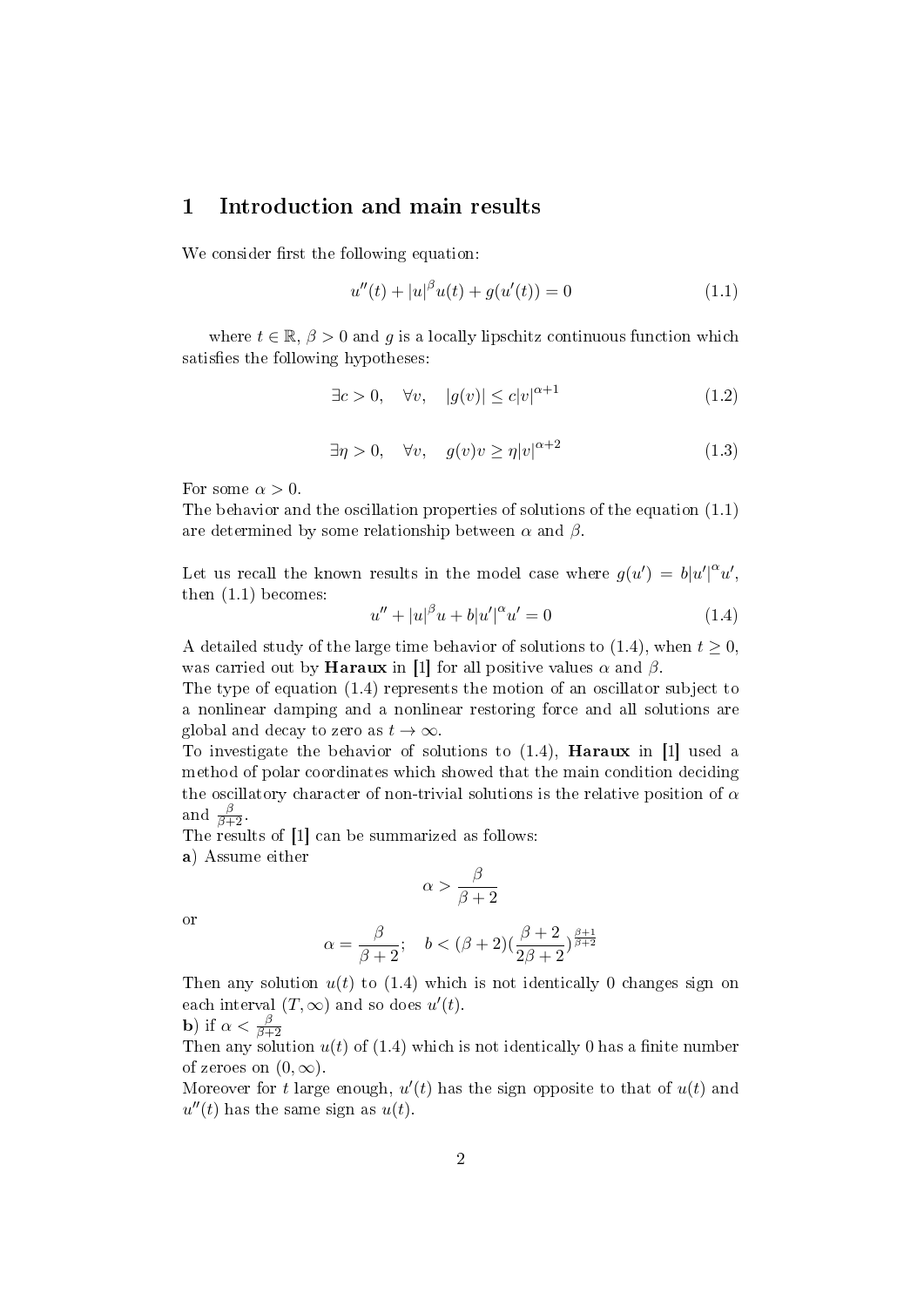**c**) if  $\alpha = \frac{\beta}{\beta+2}$ ;  $b \geq (\beta+2)(\frac{\beta+2}{2\beta+2})^{\frac{\beta+1}{\beta+2}}$ 

Then any solution  $u(t)$  of  $(1.4)$  which is not identically 0 has at most one zero on  $(0, \infty)$ .

By changing  $u(t)$  to  $u(-t)$ , the question of qualitative behavior for  $t \leq 0$ of maximal solutions to  $(1.1)$  leads to study the antidissipative equation :

$$
u'' + |u|^\beta u = g^\sim(u') \tag{1.5}
$$

for  $t \geq 0$ , with  $g^{\sim}(v) = -g(-v)$ , therefore  $g^{\sim}$  satisfies the same hypotheses as g cited in the introduction, with the same values of c and  $\eta$ .

First, we can state the known results of the model case with  $g^{\sim}(u') = b|u'|^{\alpha}u'$ , so that we consider the equation:

$$
u'' + |u|^\beta u = b|u'|^\alpha u'
$$
\n(1.6)

when  $t > 0$ .

For any solution of  $(1.6)$ , the maximal existence interval of u is of the form  $I = (0, T)$  where  $T = T(u) \in \mathbf{R} \cup +\infty$ .

The behavior (oscillatory or non-oscillatory) of solutions of (1.6), was studied by Balabane, Jazar and Souplet in [3] and in [4] using a method completely different from that of  $[1]$ .

The results of [3] and [4] are the following:

i) if  $\alpha \ge \beta > 1$  or  $\alpha > \beta = 1$  the equation (1.6) has one nontrivial global solution, unique up to a sign and a time translation.

Any other solution blows-up in finite time.

ii) Assume either

$$
1 < \alpha < \frac{\beta}{\beta + 2}
$$

or

$$
\alpha = \frac{\beta}{\beta + 2}; \quad b < (\beta + 2)(\frac{\beta + 2}{2\beta + 2})^{\frac{\beta + 1}{\beta + 2}}
$$

then all nontrivial solutions are nonglobal, they have oscillatory finite- time blow-up, meaning that  $T < \infty$  and

$$
\liminf_{t \to T} u(t) = \liminf_{t \to T} u'(t) = -\infty, \qquad \limsup_{t \to T} u(t) = \limsup_{t \to T} u'(t) = +\infty.
$$

Moreover, the energy defined by  $E(t) = \frac{u'^2}{2} + \frac{|u|^{\beta+2}}{\beta+2}$  blows-up at the rate:

$$
C_1(T-t)^{\frac{-2}{\alpha}} \le E(t) \le C_2(T-t)^{\frac{-2}{\alpha}}
$$

as  $t \to T$ , for some  $C_1, C_2 > 0$ .

iii) if  $\frac{\beta}{\beta+2} < \alpha < \inf(1,\beta)$ , then all nontrivial solutions are nonglobal and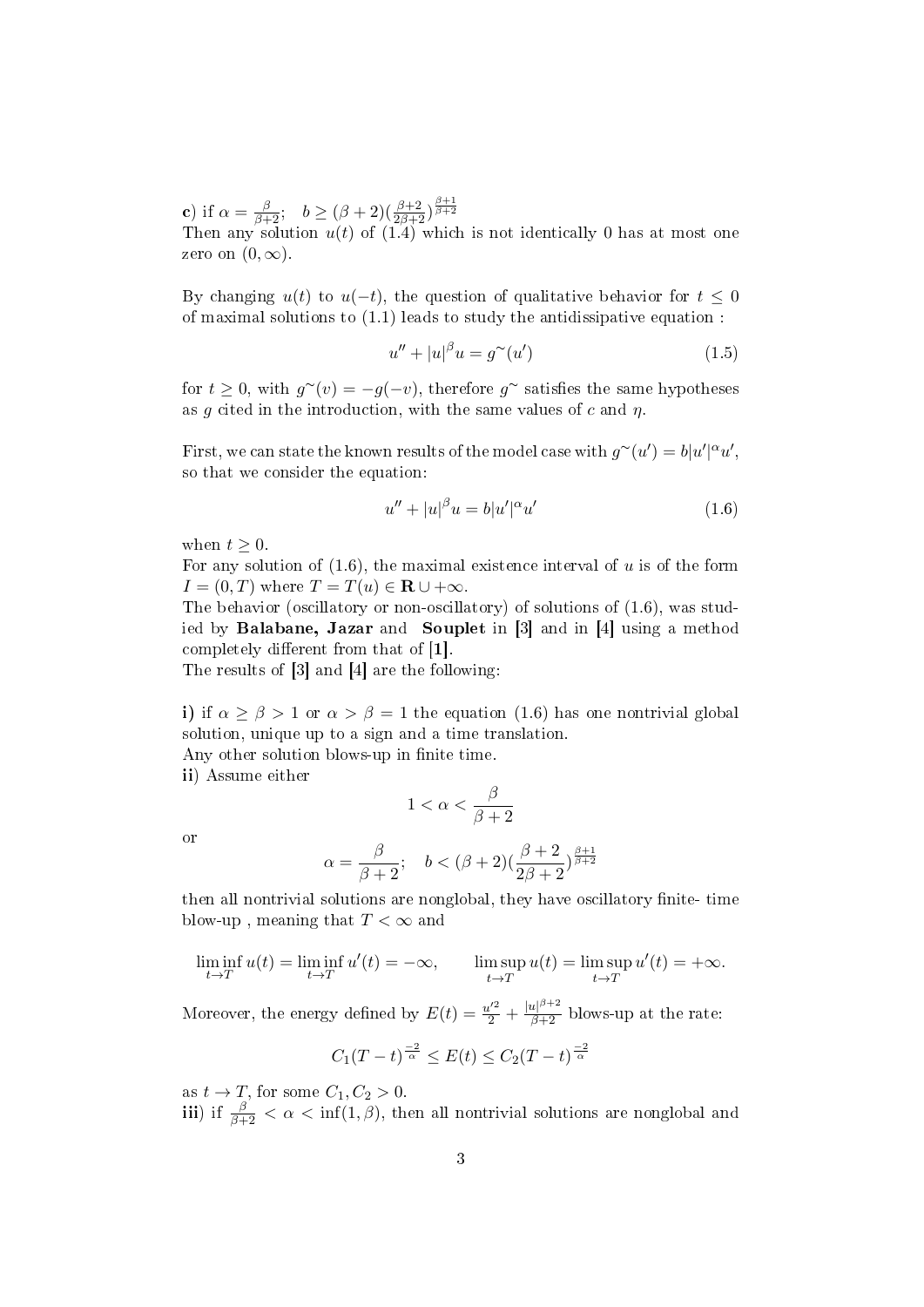have a constant sign for t close to the blowing-up time. The positive solutions blow-up as follows:

$$
u'(t) \sim (T-t)^{-\frac{1}{\alpha}}, \quad u(t) \sim (T-t)^{-\frac{1-\alpha}{\alpha}} \quad as \quad t \to T. \tag{1.7}
$$

Except for an exceptional solution, unique up to a sign and a time translation, which blows-up at a faster rate than (1.7), more precisely if  $u \neq 0$ , we have:

$$
u'(t) \sim (T-t)^{-\frac{\beta}{\beta-\alpha}}, \quad u(t) \sim (T-t)^{-\frac{\alpha}{\beta-\alpha}} \quad as \quad t \to T.
$$

iv) if  $\alpha = \frac{\beta}{\beta+2}$ ;  $b \geq (\beta+2)(\frac{\beta+2}{2\beta+2})^{\frac{\beta+1}{\beta+2}}$ , then all nontrivial solutions blow-up in finite time  $T$ , they have a constant sign and:

$$
C_1(T-t)^{-\frac{2}{\beta}} \le |u(t)| \le C_2(T-t)^{-\frac{2}{\beta}} \quad as \quad t \to T
$$
  

$$
C'_1(T-t)^{-\frac{2+\beta}{\beta}} \le |u'(t)| \le C'_2(T-t)^{-\frac{2+\beta}{\beta}} \quad as \quad t \to T
$$

for some positive constants  $C_1, C_2, C'_1, C'_2$ .

The objective of this paper is to recover the oscillatory (or non-oscillatory) properties of solutions of (1.6) when  $t \in [0, T]$  by the same method as [1] when  $1 < \alpha < \beta$ . Moreover, we generalize the results to (1.5) with a general function g satisfying  $(1.2) - (1.3)$ .

The plan is the following: section 2 contains basic energy estimates of solutions of the equation (1.5) when  $t \in [0, T]$ . Section 3 and 4 is devoted to study the oscillatory (or non-oscillatory) behavior of these solutions.

### 2 Basic energy estimates for equation (1.5)

We define the energy of  $(1.5)$  by:

$$
E(t) = \frac{u'^2}{2} + \frac{|u|^{\beta+2}}{\beta+2}.
$$

From (1.3), we deduce that the energy is non-decreasing with:

$$
E'(t) = u'g^{\sim}(u') > 0
$$

whenever  $u' \neq 0$ .

In the following section, we prove that the maximal existence time of  $u \neq 0$  is  $T < \infty$ .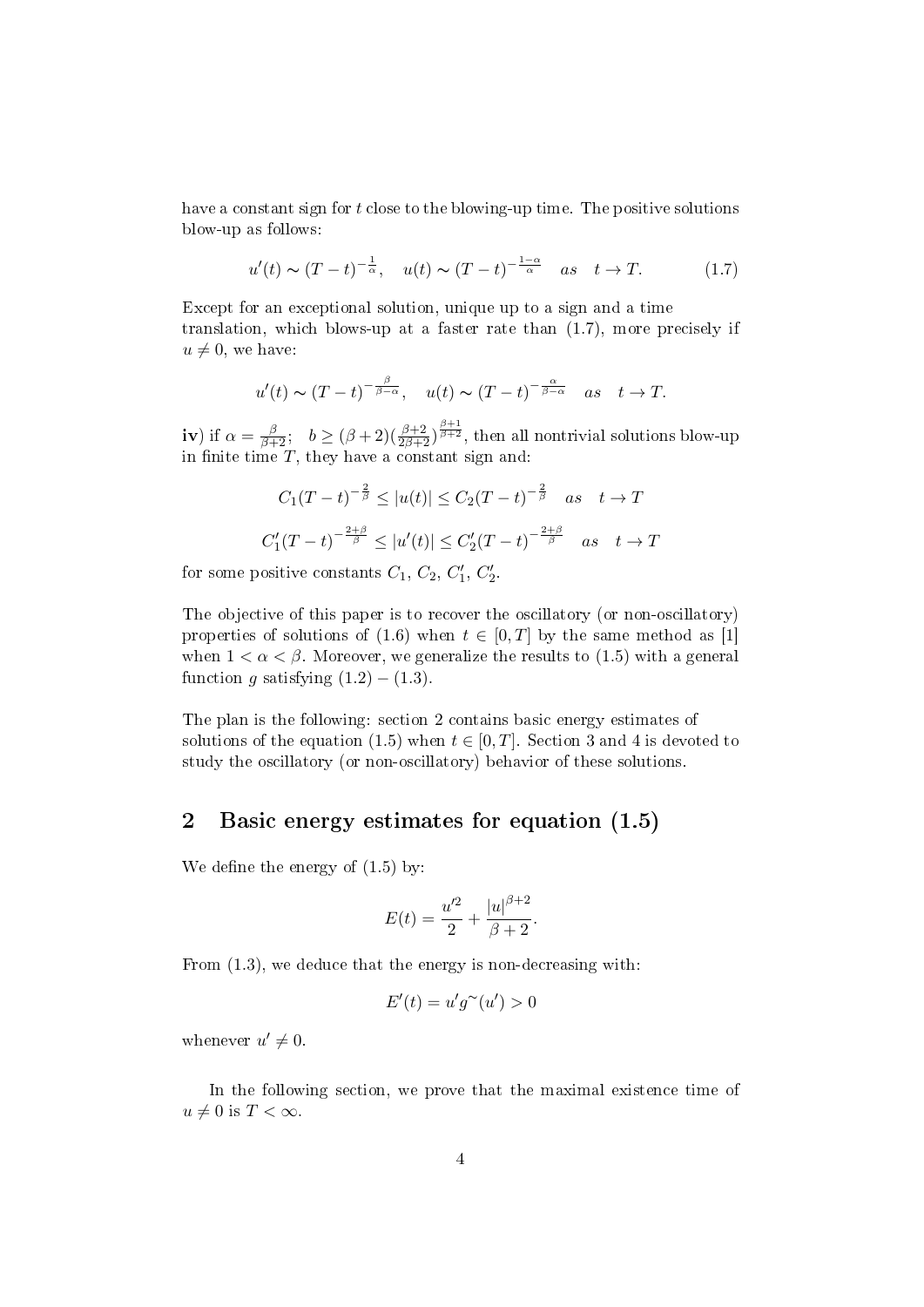**Theorem 2.1.** Let  $1 < \alpha < \beta$  and  $u \neq 0$  be a solution of (1.5), then u blows-up in finite time  $T < \infty$ . Moreover

*i*) if  $\alpha \leq \frac{\beta}{\beta+2}$ , then  $\exists C_0, C_1 > 0$  such that:

$$
\forall t \in [0, T], \quad C_0(T - t)^{-\frac{2}{\alpha}} \le E(t) \le C_1(T - t)^{-\frac{2}{\alpha}}
$$
(2.1)

*ii*) if  $\frac{\beta}{\beta+2} < \alpha < \beta$ , then  $\exists C' > 0$  such that:

$$
\forall t \in [0, T], \quad E(t) \le C'(T - t)^{-\frac{(\beta + 2)(\alpha + 1)}{\beta - \alpha}} \tag{2.2}
$$

### Remark 2.2.

- 1) For  $\alpha \geq \beta$ , it is shown by **Souplet** in [3] that the equation (1.5) has one nontrivial global unbounded solution, up to a sign and a time-translation.
- 2) By using (1.3), it is easy to prove that the only solution of (1.5) to be global and bounded is the zero solution, so if  $u \neq 0$ , E is unbounded. Then, if  $u \neq 0$

$$
\lim_{t \to T} u^2(t) + u^2(t) = +\infty.
$$

3) Moreover, under the additional assumption  $g \in C^1$  and  $g' > 0$ , it is easy to prove as in [3] that if:

$$
\lim u(t) = +\infty \quad (resp -\infty)
$$

then

$$
\lim u'(t) = +\infty \quad (resp -\infty)
$$

and

$$
u'' > 0 \quad (resp < 0) \quad as \quad t \to T.
$$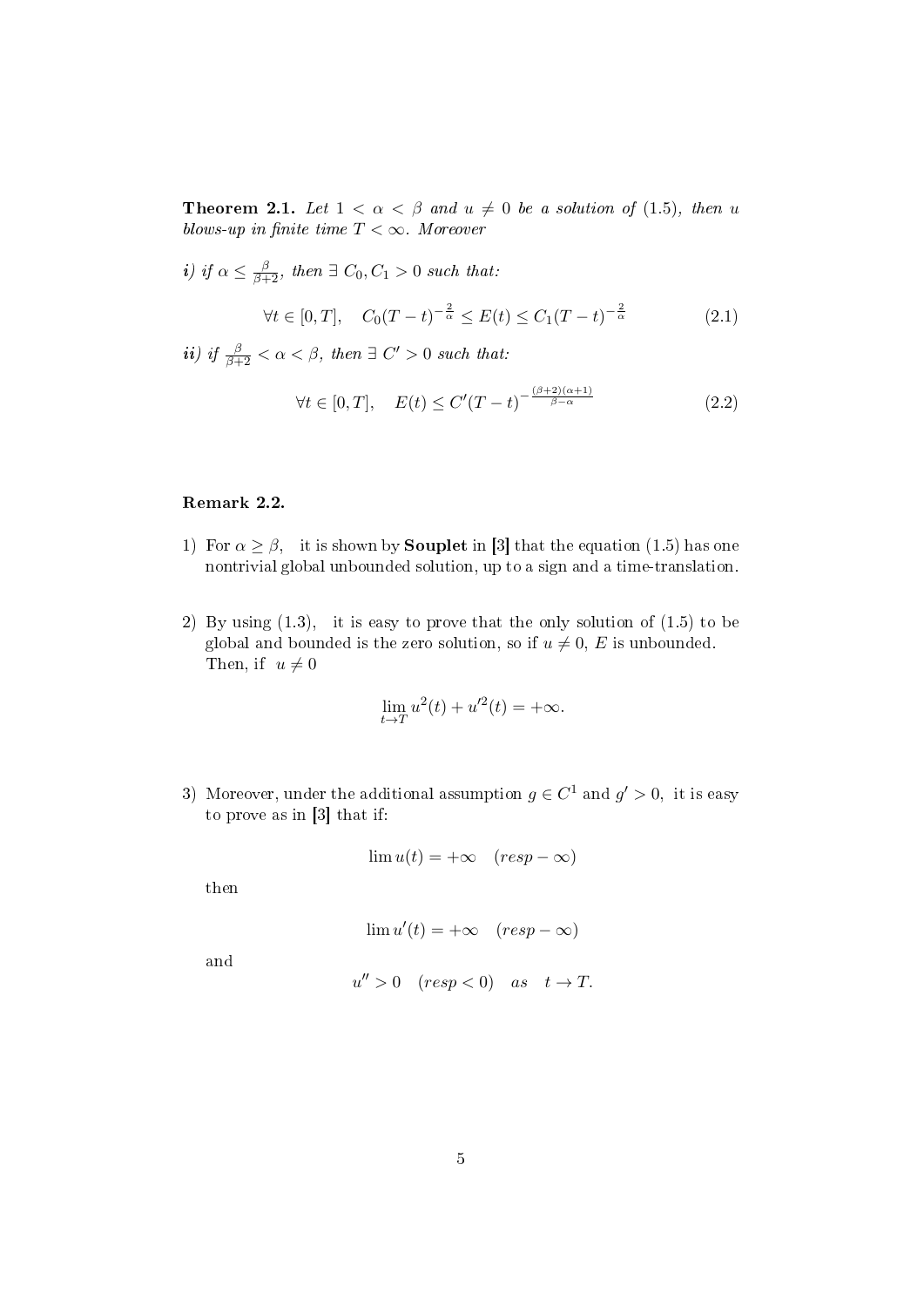**Proof of theorem 2.1:** we consider the energy functional:

$$
F(t) = E(t) - \epsilon |u|^{\lambda} u u'
$$
\n(2.3)

where  $\lambda > 0, \, \epsilon > 0$ .

By Young's inequality, we find

$$
||u|^{\lambda}uu'|\leq |u|^{2(\lambda+1)}+|u'|^2
$$

we assume that

$$
2(\lambda + 1) \le \beta + 2 \Leftrightarrow \lambda \le \frac{\beta}{2}.
$$

In order that,

$$
\forall u \in \mathbf{R}, \quad |u|^{2(\lambda+1)} \le \max(|u|^{\beta+2}, 1) \le |u|^{\beta+2} + 1
$$

Then, we obtain the existence of  $K > 0$  such that

$$
-C + (1 - K\epsilon)E(t) \le F(t) \le (1 + K\epsilon)E(t) + C'
$$

for  $t \in [0, T_{max})$ .

Then, assuming  $\epsilon$  small enough, we have

$$
\frac{1}{2}E(t) - C_1 \le F(t) \le 2E(t) + C_2, \quad \forall t \in [0, T].
$$
\n(2.4)

Let us differentiate  $F$ , we have:

$$
F'(t) = \frac{d}{dt}E(t) - \epsilon(\lambda + 1)|u|^{\lambda}u'^2 - \epsilon|u|^{\lambda}uu''
$$
  

$$
F'(t) = u'g^{\sim}(u') + \epsilon|u|^{\beta + \lambda + 2} - \epsilon(\lambda + 1)|u|^{\lambda}u'^2 - \epsilon|u|^{\lambda}ug^{\sim}(u')
$$
 (2.5)

By using Young's inequality with exponents  $\frac{\alpha+2}{\alpha}$  and  $\frac{\alpha+2}{2}$  in the third term, we have:

$$
|u|^{\lambda}u'^{2} \leq \rho |u|^{\lambda(\frac{\alpha+2}{\alpha})} + c(\rho)|u'|^{\alpha+2}
$$

We assume that

$$
\lambda(\frac{\alpha+2}{\alpha}) \le \beta + \lambda + 2 \Leftrightarrow \lambda \le \frac{\alpha}{2}(\beta+2)
$$

In order that,

$$
\forall u \in \mathbf{R}, \quad |u|^{\lambda(\frac{\alpha+2}{\alpha})} \le |u|^{\beta+\lambda+2} + 1
$$

We choose  $\rho$  small enough, then

$$
-\epsilon(\lambda+1)|u|^{\lambda}u'^{2} \geq -\frac{\epsilon}{4}|u|^{\beta+\lambda+2} - P\epsilon|u'|^{\alpha+2} - \delta_{1}
$$
\n(2.6)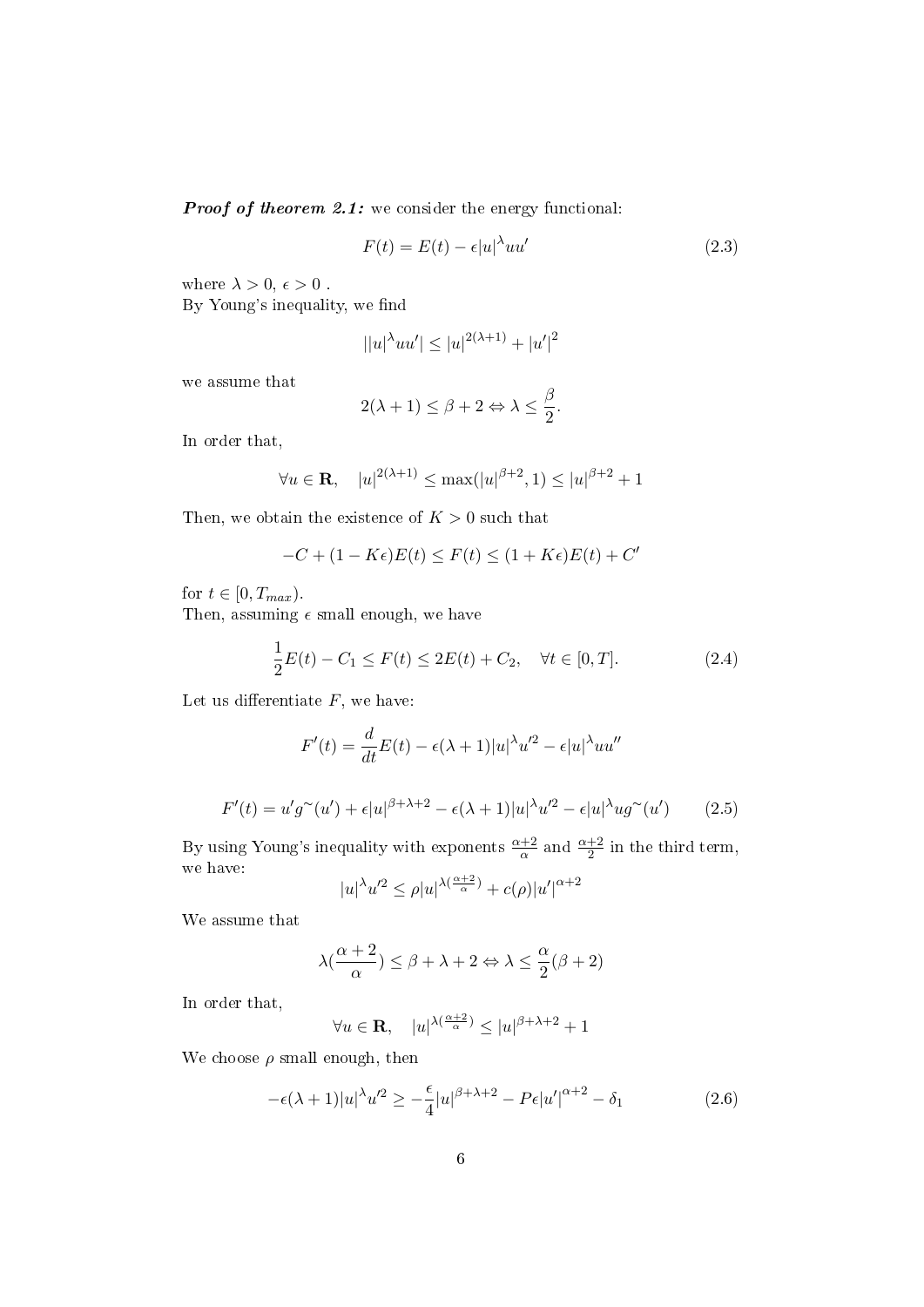By using Young's inequality with exponents  $\alpha + 2$  and  $\frac{\alpha+2}{\alpha+1}$  in the last term, we have  $\alpha + 2$ 

$$
|u|^{\lambda}ug^{\sim}(u') \le \rho |u|^{(\lambda+1)(\alpha+2)} + c'(\rho)|g^{\sim}(u')|^{\frac{\alpha+2}{\alpha+1}}
$$

By using  $(1.2)$ , we find

$$
|u|^{\lambda}ug^{\sim}(u') \le \rho |u|^{(\lambda+1)(\alpha+2)} + c'(\rho)c|u'|^{\alpha+2}
$$

We assume that

$$
(\lambda + 1)(\alpha + 2) \le \beta + \lambda + 2 \Leftrightarrow \lambda \le \frac{\beta - \alpha}{\alpha + 1}
$$

In order that,

$$
\forall u \in \mathbf{R}, \quad |u|^{(\lambda+1)(\alpha+2)} \le |u|^{\beta+\lambda+2} + 1
$$

For  $\rho$  small enough, then

$$
-\epsilon |u|^{\lambda} u g^{\sim}(u') \ge -\frac{\epsilon}{4} |u|^{\beta + \lambda + 2} - \epsilon P' |u'|^{\alpha + 2} - \delta_2 \tag{2.7}
$$

From  $(1.3)$  and by substituting the inequalities  $(2.6)$  and  $(2.7)$  in  $(2.5)$ , we obtain

$$
F'(t) \geq (\eta - P\epsilon - P'\epsilon)|u'|^{\alpha+2} + \frac{\epsilon}{2}|u|^{\beta+\lambda+2} - M
$$
  
 
$$
\geq (\eta - Q\epsilon)|u'|^{\alpha+2} + \frac{\epsilon}{2}|u|^{\beta+\lambda+2} - M
$$

With  $Q = P + P'$ 

For  $\epsilon$  small enough, we have

$$
F'(t) \ge \frac{\epsilon}{2} (|u'|^{\alpha+2} + |u|^{\beta+\lambda+2}) - M
$$

where

$$
\lambda = \min(\frac{\beta}{2}, \frac{\beta - \alpha}{\alpha + 1}, \frac{\alpha}{2}(\beta + 2))
$$

Set

$$
\sigma = \min(\frac{\alpha + 2}{2}, 1 + \frac{\beta - \alpha}{(\alpha + 1)(\beta + 2)})
$$

Then, by using the following inequality

$$
(x+y)^{\sigma} \leq c(\sigma)(x^{\sigma} + y^{\sigma})
$$

We have by (2.4)

$$
F'(t) \ge \frac{\epsilon}{2}c^{-1}(\sigma)c_1E(t)^{\sigma} - M' \ge \frac{\epsilon}{4}c_2F(t)^{\sigma} - M'
$$
\n(2.8)

where  $c_2 = c^{-1}(\sigma)c_1$  and  $M' > 0$ .

Since E is unbounded so is F, Then  $\exists T^* < T$  for which  $\frac{\epsilon}{4}c_2F(t)^{\sigma} > 2M'$  for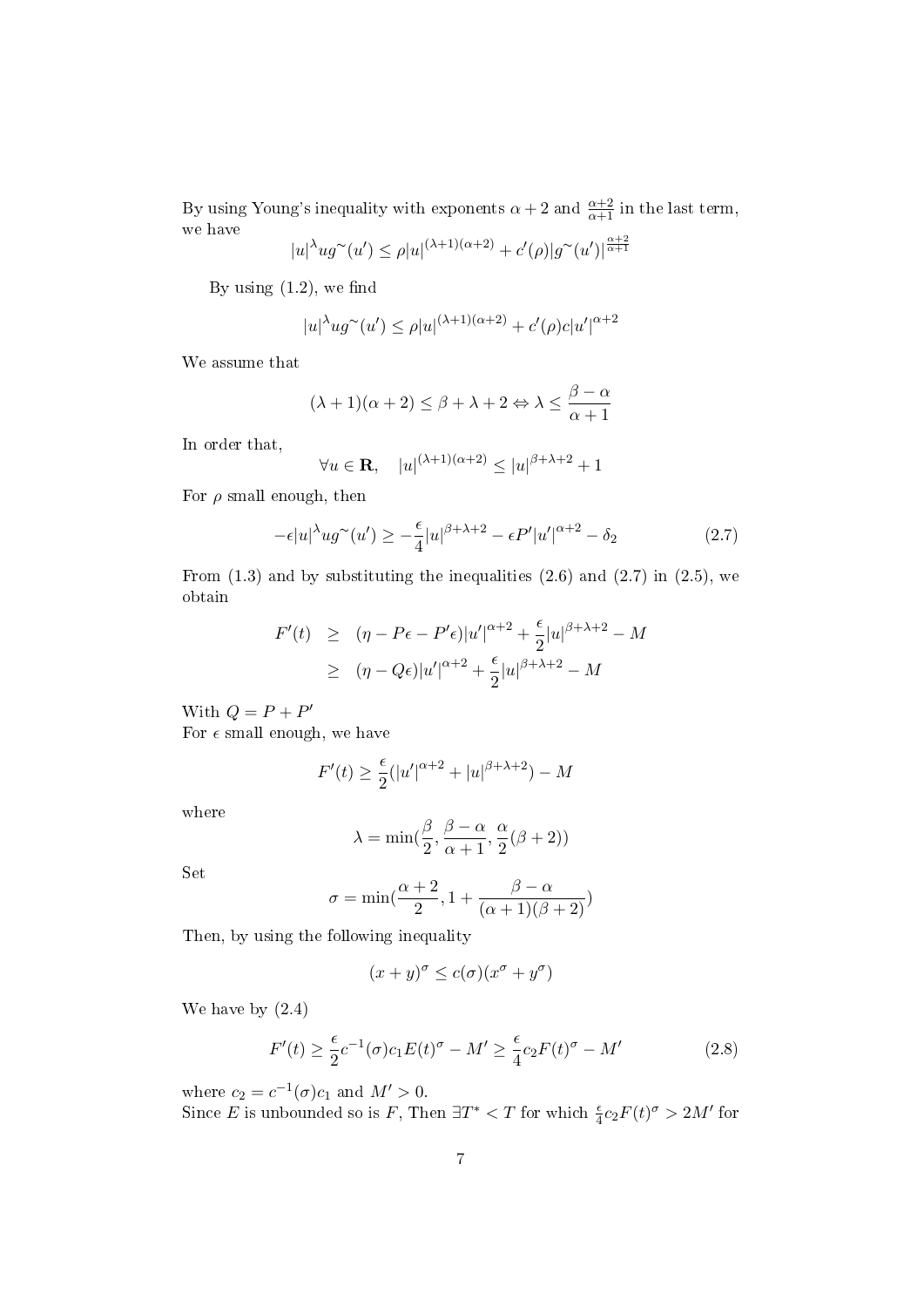$t \in (T^*,T)$ . Therefore,

$$
F'(t) \ge \frac{\epsilon}{4} c_3 F(t)^{\sigma} \tag{2.9}
$$

and (2.9) implies that  $T < \infty$ .

We distinguish two cases:

i)  $\alpha \leq \frac{\beta}{\beta+2}$ , then  $\frac{\alpha}{2}(\beta+2) \leq \frac{\beta}{2}$  $\frac{\beta}{2}$  and  $\frac{\beta-\alpha}{\alpha+1} \geq \frac{\beta-\frac{\beta}{\beta+2}}{\frac{\beta}{\beta+2}+1} = \frac{\beta}{2}$ 2 Then we choose  $\lambda = \frac{\alpha}{2}$  $\frac{\alpha}{2}(\beta+2)$ , we have:

$$
\beta+\lambda+2=(\beta+2)(\frac{\alpha+2}{2})
$$

and

$$
\sigma=\frac{\alpha+2}{2}
$$

Then, by (2.9), we have

$$
F'(t) \ge \frac{\epsilon}{4} c_3 F(t)^{\frac{\alpha+2}{2}}
$$

We have

$$
\frac{d}{dt}F(t)^{-\frac{\alpha}{2}} = -\frac{\alpha}{2}\frac{d}{dt}F(t)F(t)^{-\frac{\alpha}{2}-1} \leq -\frac{\alpha}{8}\epsilon c_3
$$

By integrating from t to  $\tau$ , we find

$$
\int_{t}^{\tau} \frac{d}{ds} F(s)^{-\frac{\alpha}{2}} ds \le \int_{t}^{\tau} -\epsilon c_4 ds
$$

with  $c_4 = \frac{\alpha}{8}$  $\frac{\alpha}{8}c_3$  Then,

$$
F(\tau)^{-\frac{\alpha}{2}} - F(t)^{-\frac{\alpha}{2}} \le -\epsilon c_4(\tau - t)
$$

Since

$$
F(\tau) \to +\infty \quad if \quad \tau \to T
$$

Then

$$
F(\tau)^{-\frac{\alpha}{2}} \to 0 \quad if \quad \tau \to T
$$

Therefore, by letting  $\tau \to T$ 

$$
F(t) \le \epsilon^{-\frac{2}{\alpha}} c_4'(T-t)^{-\frac{2}{\alpha}}
$$

We assume  $c_5 = \epsilon^{-\frac{2}{\alpha}} c_4'$ , then

$$
F(t) \le c_5(T-t)^{-\frac{2}{\alpha}}
$$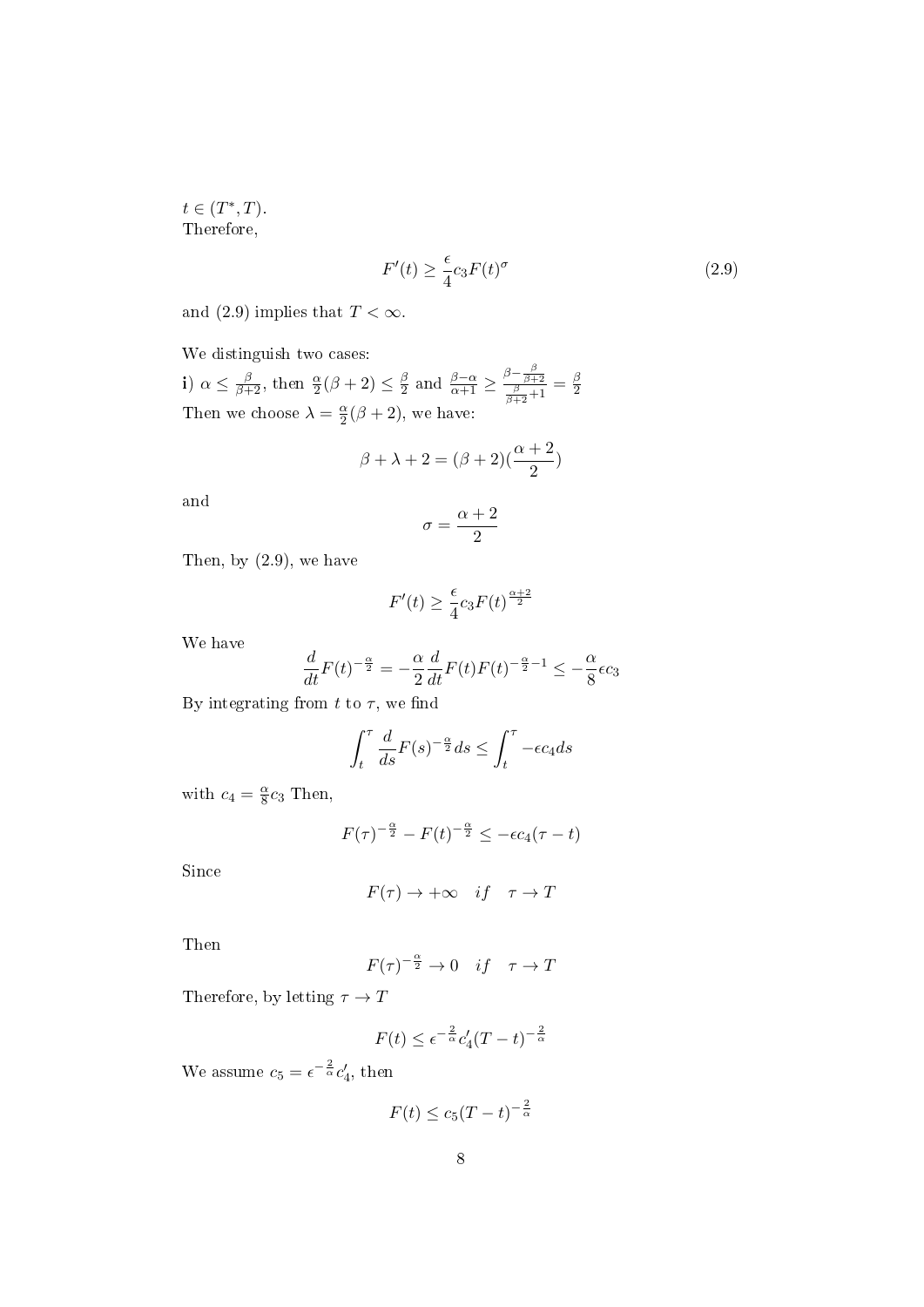By using (2.4), we deduce

$$
E(t) \le C_1 (T - t)^{-\frac{2}{\alpha}} \tag{2.10}
$$

with  $C_1 > 2c_5,$  for  $t$  close to  $\bar{T}$ 

For the converse inequality, we have

$$
E'(t) = u'g(u') \le c|u'|^{\alpha+2} \le cKE(t)^{\frac{\alpha+2}{2}}
$$

Then

$$
\frac{d}{dt}E(t)^{-\frac{\alpha}{2}} = -\frac{\alpha}{2}\frac{d}{dt}E(t)E(t)^{-\frac{\alpha+2}{2}} \ge -\frac{\alpha}{2}cK
$$

By integrating from t to  $\tau$ , we find

$$
E(\tau)^{-\frac{\alpha}{2}} - E(t)^{-\frac{\alpha}{2}} \ge -K(\tau - t)
$$

Since  $E(\tau) \to +\infty$  if  $\tau \to T$ , then

$$
E(t) \ge C_0 (T - t)^{-\frac{2}{\alpha}} \tag{2.11}
$$

Therefore, from  $(2.10)$  and  $(2.11)$ , we find

$$
C_0(T-t)^{-\frac{2}{\alpha}} \le E(t) \le C_1(T-t)^{-\frac{2}{\alpha}}
$$

ii) if  $\frac{\beta}{\beta+2} < \alpha < \beta$ , we have  $\frac{\alpha}{2}(\beta+2) > \frac{\beta}{2}$  $\frac{\beta}{2}$  and  $\frac{\beta-\alpha}{\alpha+1} < \frac{\beta}{2}$ 2 Then  $\lambda = \frac{\beta - \alpha}{\alpha + 1}$ , we have

$$
\beta + \lambda + 2 = (\beta + 2)(1 + \frac{\beta - \alpha}{(\alpha + 1)(\beta + 2)})
$$

Moreover, we have

$$
1+\frac{\beta-\alpha}{(\alpha+1)(\beta+2)}-\frac{\alpha}{2}-1<0
$$

and

$$
\sigma = 1 + \frac{\beta - \alpha}{(\alpha + 1)(\beta + 2)}
$$

Then

$$
F'(t) \ge \frac{\epsilon}{2} c^{-1}(\alpha, \beta) c_2 F(t)^{1 + \frac{\beta - \alpha}{(\alpha + 1)(\beta + 2)}}
$$

We have

$$
\frac{d}{dt}F(t)^{-\frac{\beta-\alpha}{(\alpha+1)(\beta+2)}} = -\frac{\beta-\alpha}{(\alpha+1)(\beta+2)}\frac{d}{dt}F(t)F(t)^{-1-\frac{\beta-\alpha}{(\alpha+1)(\beta+2)}}
$$

Therefore,

$$
\frac{d}{dt}F(t)^{-\frac{\beta-\alpha}{(\alpha+1)(\beta+2)}} \le -\frac{\beta-\alpha}{(\alpha+1)(\beta+2)}\epsilon c_3
$$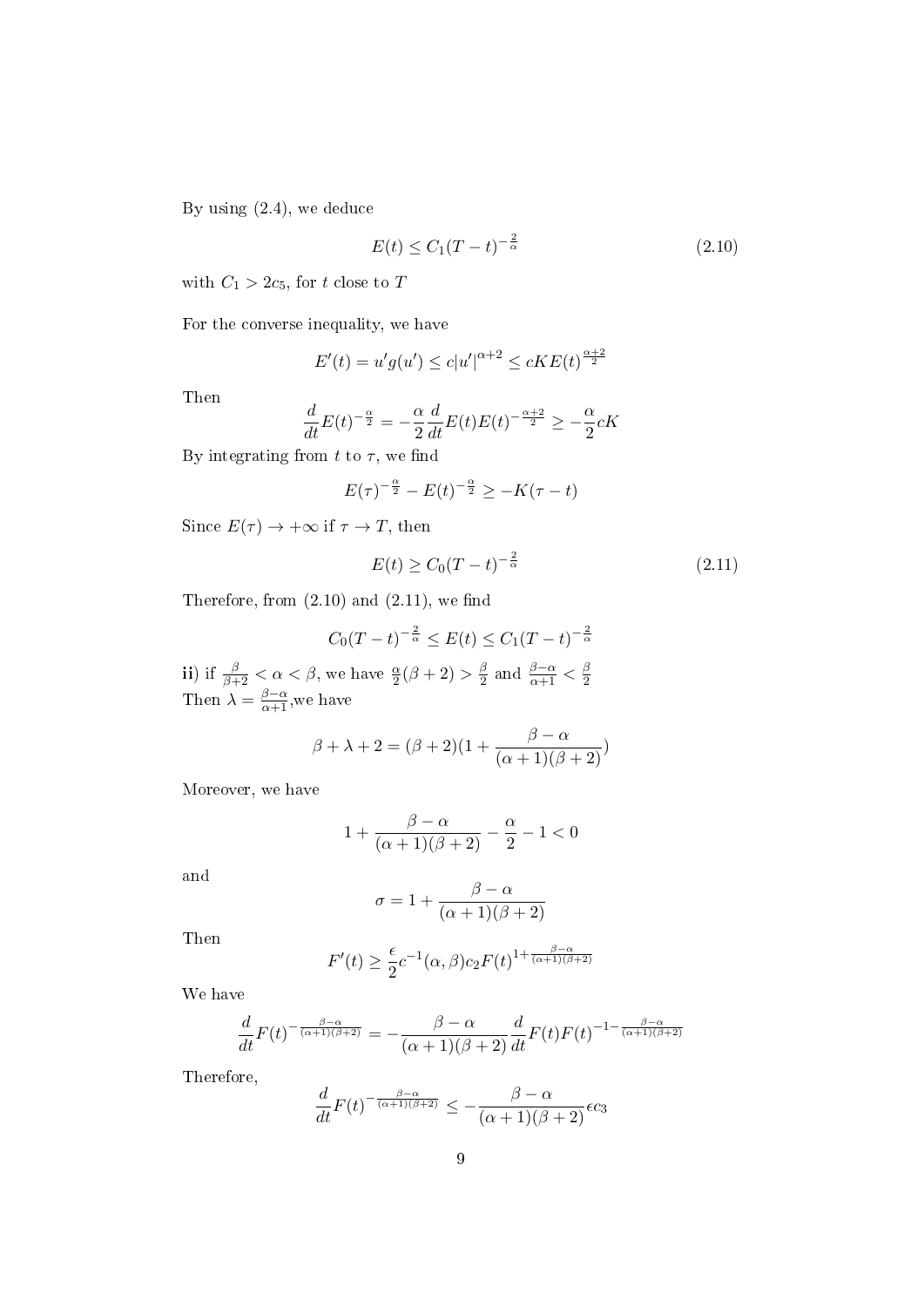By integrating from t to  $\tau$ , we have

$$
\int_{t}^{\tau} \frac{d}{ds} F(s)^{-\frac{\beta-\alpha}{(\alpha+1)(\beta+2)}} ds \le \int_{t}^{\tau} -\epsilon c_3 ds
$$

Then, as *i*), we find if  $\tau \to T$ 

$$
F(t) \leq e^{-\frac{(\alpha+1)(\beta+2)}{\beta-\alpha}} c_4(T-t)^{-\frac{(\alpha+1)(\beta+2)}{\beta-\alpha}}
$$

Then we assume  $C'_1 = \epsilon^{-\frac{(\alpha+1)(\beta+2)}{\beta-\alpha}} c_4$  and we use (2.4), we find

$$
E(t) \le C'(T-t)^{-\frac{(\alpha+1)(\beta+2)}{\beta-\alpha}}
$$

 $\Box$ 

# 3 Oscillation of solutions of (1.5) near blow-up for  $\alpha$  small:

To establish the oscillatory character of solutions of (1.5), we can use the method from [1]. We obtain the following result:

Theorem 3.1. Assume either

$$
1<\alpha<\frac{\beta}{\beta+2}
$$

Or

$$
\alpha = \frac{\beta}{\beta+2}; \quad c < (\beta+2)(\frac{\beta+2}{2\beta+2})^{\frac{\beta+1}{\beta+2}}
$$

Then, all nontrivial solutions of  $(1.5)$  have oscillatory blow-up at time  $T$  and:

$$
\limsup_{t \to T} u(t) = \limsup_{t \to T} u'(t) = +\infty; \quad \liminf_{t \to T} u(t) = \liminf_{t \to T} u'(t) = -\infty
$$

**Proof of theorem 3.1:** Since the energy of (1.5) is positive  $\forall t \in [0, T]$ , we introduce as in [1] the polar coordinates:

$$
(\frac{2}{\beta+2})^{\frac{1}{2}}|u|^{\frac{\beta}{2}}u = r(t)\cos\theta(t); \quad u'(t) = r(t)\sin\theta(t)
$$

where r and  $\theta$  are  $C^1$  functions and  $r(t) = E(t)^{\frac{1}{2}} > 0$ . We have

$$
u''(t) = -|u|^\beta u + g^\sim(u') = r'(t)\sin\theta(t) + r(t)\theta'(t)\cos\theta(t) \tag{3.1}
$$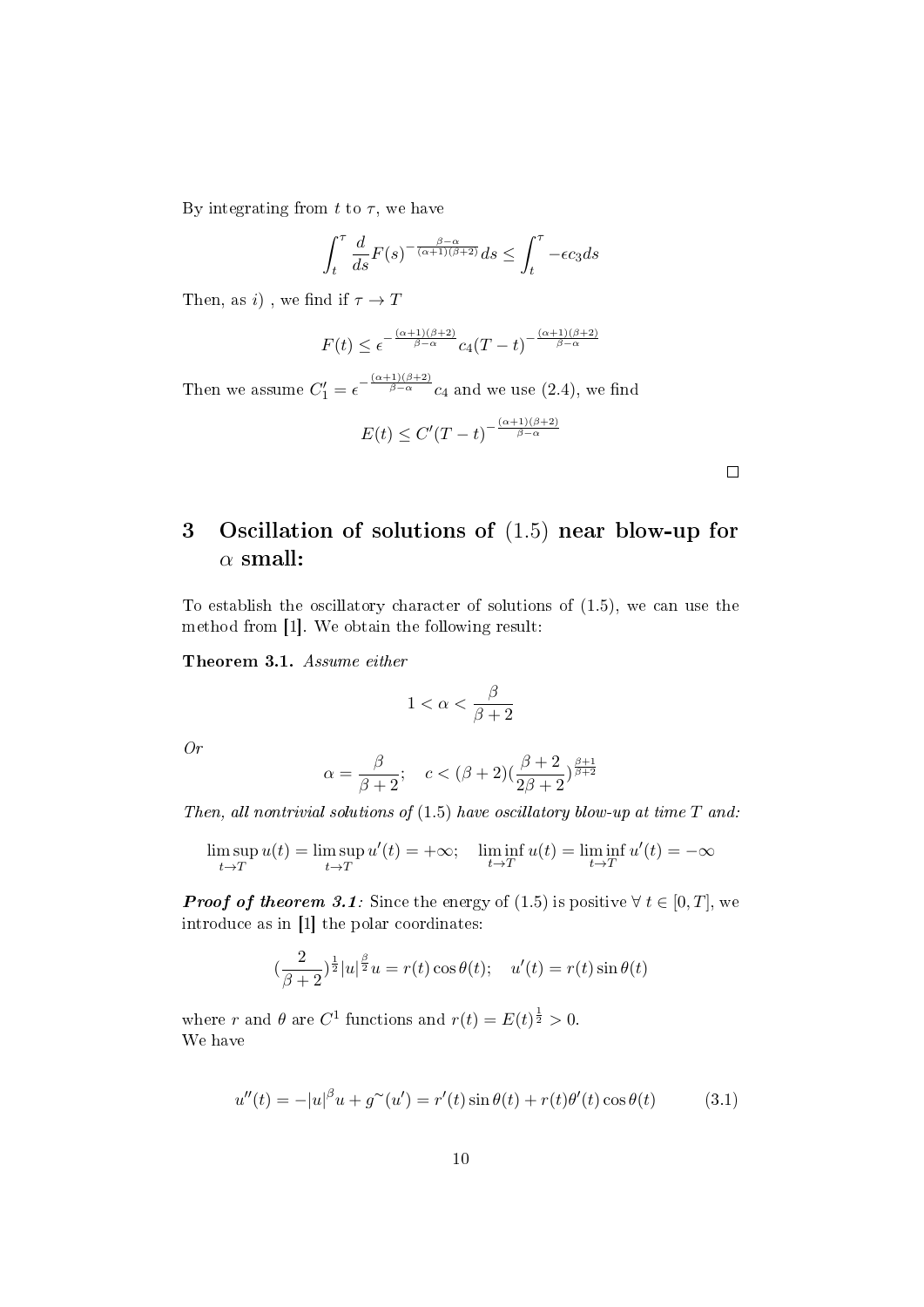$$
\left(\frac{\beta+2}{2}\right)^{\frac{1}{2}}|u|^{\frac{\beta}{2}}u' = r'(t)\cos\theta(t) - r(t)\theta'(t)\sin\theta(t) \tag{3.2}
$$

Then

 $(3.1)^* \cos \theta$  -  $(3.2)^* \sin \theta$ , give

$$
\theta' = -(\frac{\beta+2}{2})^{\frac{\beta+1}{\beta+2}} r(t)^{\frac{\beta}{\beta+2}} |\cos \theta|^{\frac{\beta}{\beta+2}} + g^{\sim}(r \sin \theta) \frac{\cos \theta}{r}
$$

Use  $(1.2)$ , we have

$$
\theta' \ \leq \ -(\frac{\beta+2}{2})^{\frac{\beta+1}{\beta+2}} r(t)^{\frac{\beta}{\beta+2}} |\cos \theta|^{\frac{\beta}{\beta+2}} + c r^{\alpha} |\sin \theta|^{\alpha+1} \cos \theta
$$

Since  $\alpha < \frac{\beta}{\beta+2}$  and if  $t \to T$ ,  $r(t) \sim C(T-t)^{-\frac{1}{\alpha}}$ , then  $r^{\alpha} |\cos \theta| \leq \varrho r^{\frac{\beta}{\beta+2}} |\cos \theta|^{\frac{\beta}{\beta+2}}$ , as  $t \to T$ . Therefore

$$
\theta' \le -\xi(T-t)^{-\frac{\beta}{\alpha(\beta+2)}} |\cos \theta|^{\frac{\beta}{\beta+2}}, \quad \text{as} \quad t \to T.
$$

Where  $\frac{\beta}{\alpha(\beta+2)} > 1$ . In the case  $\alpha = \frac{\beta}{\beta+2}$ ;  $c < (\beta+2)(\frac{\beta+2}{2\beta+2})^{\frac{\beta+1}{\beta+2}}$ , we have

$$
\theta' \le -r^{\alpha} \left( \left( \frac{\beta+2}{2} \right)^{\frac{\beta+1}{\beta+2}} \left| \cos \theta \right|^\alpha - c \left| \sin \theta \right|^{\alpha+1} \cos \theta \right) \le -r^{\alpha} \left| \cos \theta \right|^\alpha \left( \left( \frac{\beta+2}{2} \right)^{\frac{\beta+1}{\beta+2}} - c \left| \sin \theta \right|^{\alpha+1} \left| \cos \theta \right|^{1-\alpha} \right)
$$

We assume

$$
f(\theta) = |\sin \theta|^{\alpha + 1} |\cos \theta|^{1 - \alpha}, \quad \theta \in \mathbf{R}
$$

Then, we have

$$
\max_{\theta \in \mathbf{R}} f(\theta) = \left(\frac{1}{\beta+2}\right)^{\frac{1}{\beta+2}} \left(\frac{\beta+1}{\beta+2}\right)^{\frac{\beta+1}{\beta+2}}
$$

Hence

$$
\big(\frac{\beta+2}{2}\big)^{\frac{\beta+1}{\beta+2}}-c|\sin\theta|^{\alpha+1}|\cos\theta|^{1-\alpha}\geq \big(\frac{\beta+2}{2}\big)^{\frac{\beta+1}{\beta+2}}-c\big(\frac{1}{\beta+2}\big)^{\frac{1}{\beta+2}}\big(\frac{\beta+1}{\beta+2}\big)^{\frac{\beta+1}{\beta+2}}
$$

Therefore

$$
\left(\frac{\beta+2}{2}\right)^{\frac{\beta+1}{\beta+2}} - c\left(\frac{1}{\beta+2}\right)^{\frac{1}{\beta+2}} \left(\frac{\beta+1}{\beta+2}\right)^{\frac{\beta+1}{\beta+2}} > 0
$$
  

$$
\Leftrightarrow c < (\beta+2)\left(\frac{\beta+2}{2\beta+2}\right)^{\frac{\beta+1}{\beta+2}}
$$

Then, we find in both cases for  $t \to T$ ,

$$
\theta' \le -\xi (T-t)^{-1} |\cos \theta|^{\frac{\beta}{\beta+2}}
$$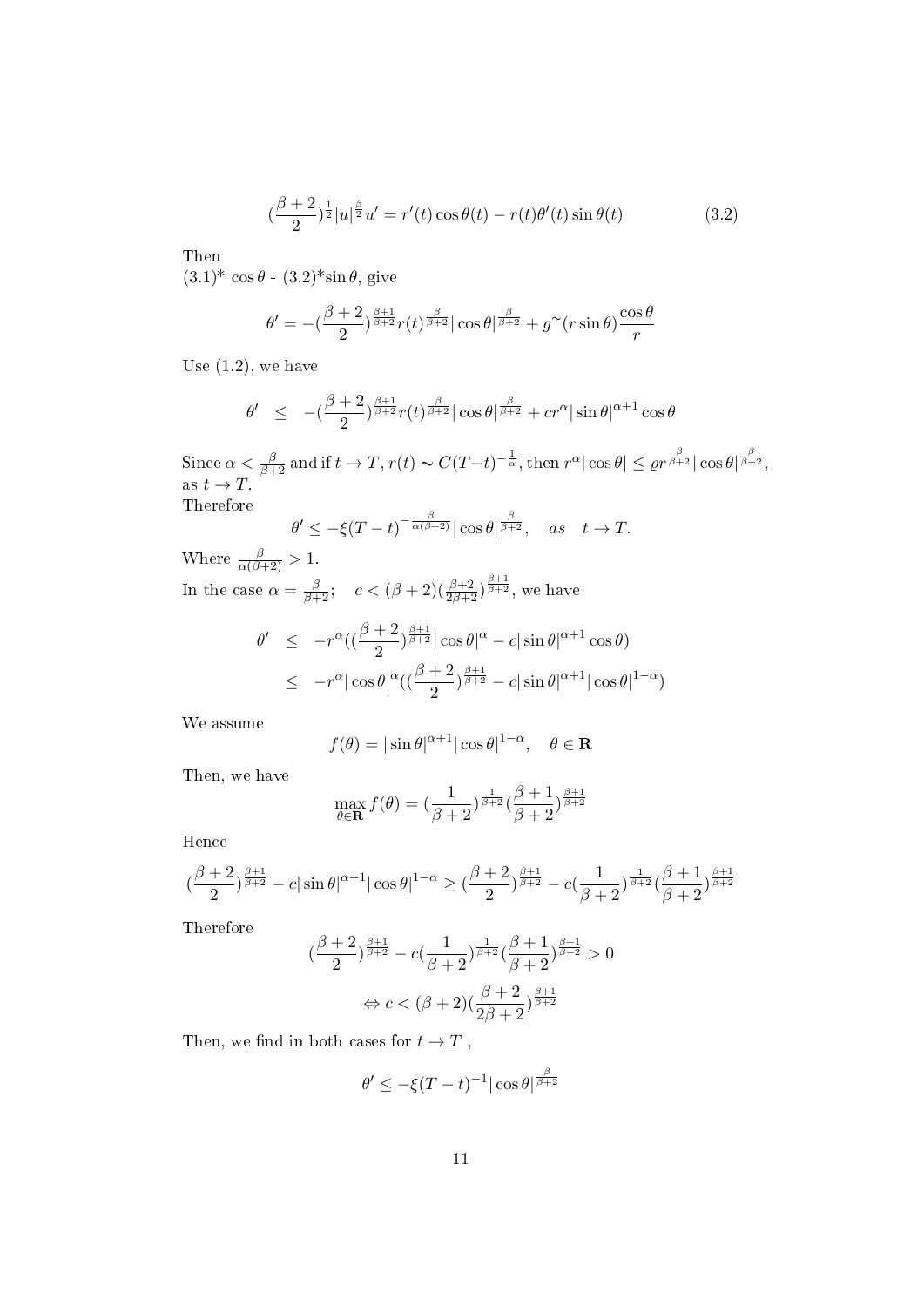We introduce the following function:

$$
H(s) = \int_{a}^{s} \frac{du}{|\cos u|^{\frac{\beta}{\beta+2}}}
$$

We assume that u does not vanish if  $t \to T$ , and for  $t \in [t_0, T]$ ,  $\theta(t) \in \left(-\frac{\pi}{2}\right)$  $\frac{\pi}{2}, \frac{\pi}{2}$  $(\frac{\pi}{2})$ ,  $H(\theta(t) = K(t)$  is differentiable and we have

$$
\forall t_0 \le t \le T, \quad K'(t) \le -\xi (T-t)^{-1}
$$

We integrate from  $t_0$  to  $t$ 

$$
H(\theta(t)) \le H(\theta(t_0)) - \xi \log(T - t_0) + \xi \log(T - t)
$$

If  $t \to T$ , we find  $H(\theta(t)) \to -\infty$  which is impossible since H is nonnegative. Then this contradiction proves that  $u$  vanishes on each half-line. Since  $u'$ cannot vanish at the same time,  $u$  must change sign. If  $u'$  and  $u''$  vanish at the same time, the equation shows that  $u$  vanishes also, this contradiction implies that  $u'$  changes sign also.

Finally, by (2.2) we have,  $\lim_{t\to T} u^2(t) + u'^2(t) = +\infty$ . Then, since  $u(t)$  and  $u'(t)$  have oscillatory blow-up, we deduce:

$$
\limsup_{t \to T} u(t) = \limsup_{t \to T} u'(t) = +\infty
$$

and

$$
\liminf_{t \to T} u(t) = \liminf_{t \to T} u'(t) = -\infty.
$$

 $\Box$ 

## 4 Non oscillation of solutions of  $(1.5)$  for  $\alpha$  large

In this section, we generalize to (1.5) the non-oscillation result of [3] by the method of [1]. We obtain:

Theorem 4.1. Assuming

$$
\frac{\beta}{\beta+2}<\alpha<\beta
$$

Then any solution  $(u(t), u'(t))$  has a finite number of zeroes in  $(T - \epsilon, T)$ ,  $\epsilon > 0$ , and blow-up as  $t \to T$ . Also, assuming  $g \in C^1$  and  $g' > 0$ , if  $t \to T$ ,  $u(t)$ ,  $u'(t)$  and  $u''(t)$  have the same sign.

**Proof of theorem 4.1:** Let

$$
G(s) = \int_0^s |\sin u|^\alpha \sin u \quad \cos u \quad du
$$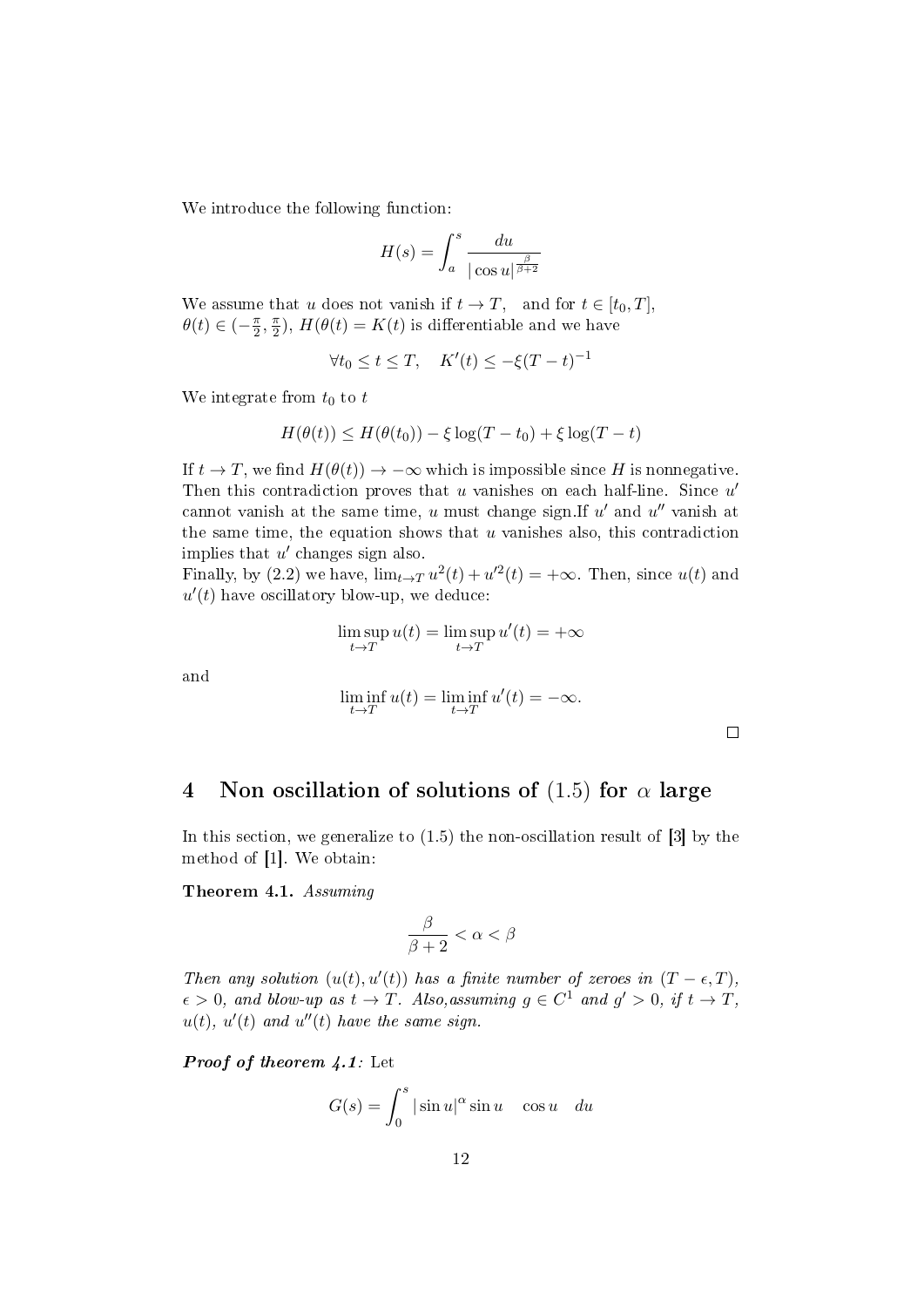We differentiate  $G$ , we obtain

$$
[G(\theta(t))]' = \theta' |\sin \theta|^\alpha \sin \theta \cos \theta
$$

$$
[G(\theta(t))]' = -(\frac{\beta+2}{2})^{\frac{\beta+1}{\beta+2}} r(t)^{\frac{\beta}{\beta+2}} |\cos \theta|^{\frac{\beta}{\beta+2}} |\sin \theta|^{\alpha} \sin \theta \cos \theta + \frac{g^{\infty}(r \sin \theta)}{r} |\sin \theta|^{\alpha} \sin \theta \cos^{2} \theta
$$

Then, from (1.3), we obtain

$$
[G(\theta(t))]' = -(\frac{\beta+2}{2})^{\frac{\beta+1}{\beta+2}} r(t)^{\frac{\beta}{\beta+2}} |\cos \theta|^{\frac{\beta}{\beta+2}} |\sin \theta|^{\alpha} \sin \theta \cos \theta + \eta r^{\alpha} \sin^{2(\alpha+1)} \theta \cos^{2} \theta
$$

By using the Young's inequality with exponents 2 in the first term, we have

$$
[G(\theta(t))]' \geq -C'r^{\frac{2\beta}{\beta+2}-\alpha}
$$

Then, using (2.2)

$$
[G(\theta(t))]' \geq -C''r^{\frac{2\beta}{\beta+2}-\alpha} \geq -C''(T-t)^{-\mu}.
$$

With

$$
0 \le \mu = \left(\frac{2\beta}{\beta+2} - \alpha\right) \left(\frac{(\alpha+1)(\beta+2)}{2(\beta-\alpha)}\right)
$$

$$
= \alpha+1 - \frac{\alpha\beta(\alpha+1)}{2(\beta-\alpha)}
$$

$$
= 1 + \alpha\left[1 - \frac{\beta(\alpha+1)}{2(\beta-\alpha)}\right]
$$

$$
= 1 + \alpha\left[\frac{\beta-\alpha(\beta+2)}{2(\beta-\alpha)}\right] < 1
$$

To finish the proof we shall use the following lemma  $(cf.[1]$  for proof).

**Lemma 4.2.** Assuming  $\theta \in C^1(a,T)$  and G be a non constant  $\tau$ -periodic function.

We assume  $h \in L^1(a,T)$  and

$$
(G(\theta(t)))' \ge h(t), \quad \forall t \in [a, T].
$$

Then for  $t_1 \leq t < T$ ,  $\theta(t)$  remains in some interval of length  $\leq \tau$ . Moreover, if G has a finite number of zeroes in  $[0, \tau]$ , then  $\theta(t)$  has a limit if  $t \to T$ .

**End of the proof of theorem 4.1**: From the lemma(4.2),  $\theta(t)$  has a limit as  $t \to T$ .

We distinguish two cases:

case1: if this limit differs from  $\frac{\pi}{2} \pmod{\pi}$ ,  $u \sim Cr^{\frac{2}{\beta+2}} > 0$  if  $t \to T$ , then  $u$  has a constant sign.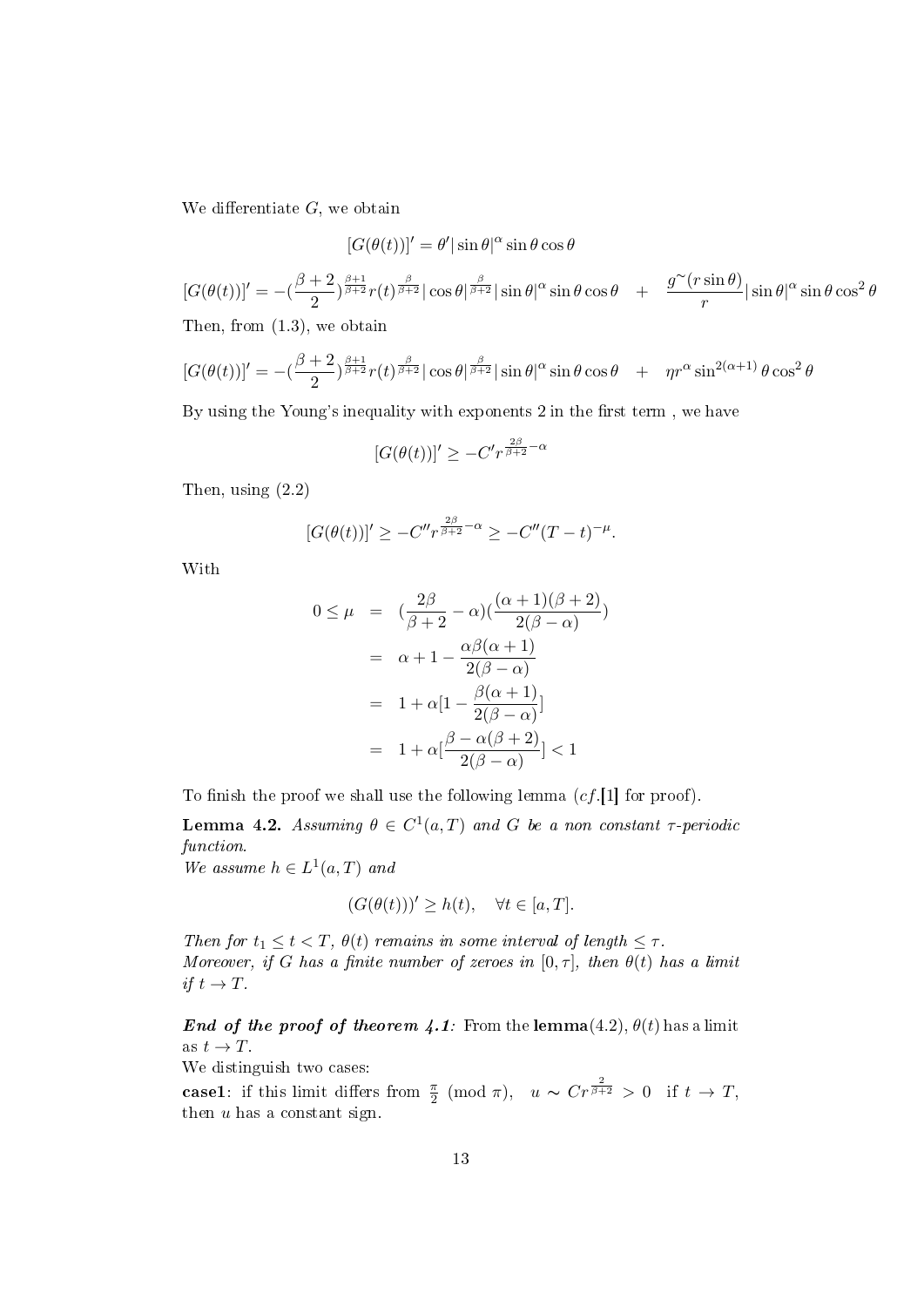case2: in the opposite case, we have, if  $t \to T$ ,  $|u'(t)| \sim r(t) > 0$ , then  $u'(t)$  does not vanish if  $t \to T$  and therefore  $u(t)$  has a constant sign if  $t \to T$ .

If  $u'(t)$  has several zeroes in  $(T - \epsilon, T)$ , then  $u''$  has different signs at two successive zeroes of u', from equation  $(1.5)$  u must have different signs also, which is impossible.

Then,  $u'(t)$  has a constant sign as  $t \to T$ .

Since  $u(t)$  and  $u'(t)$  deos not change sign if  $t \to T$ , we conclude by (2.2) that:

$$
\lim_{t \to T} u(t) = \lim_{t \to T} u'(t) = \pm \infty.
$$

And by (2.2), we deduce that u, u' and u'' have the same sign if  $t \to T$ .

Theorem 4.3. Assuming

$$
\alpha = \frac{\beta}{\beta+2}; \quad b \ge b_0 = (\beta+2)\left(\frac{\beta+2}{2\beta+2}\right)^{\frac{\beta+1}{\beta+2}}
$$

Then any solution  $u(t)$  of (1.6) blows-up in finite time T and has a finite number of zeroes in  $[0, T]$ .

Proof of theorem  $\angle 4.3$ :

$$
\theta' = -r^{\alpha} \left( \left( \frac{\beta+2}{2} \right)^{\frac{\beta+1}{\beta+2}} \right| \cos \theta|^{\alpha} - b |\sin \theta|^{\alpha} \sin \theta \cos \theta)
$$
  
=  $-r^{\alpha} |\cos \theta|^{\alpha} \left( \left( \frac{\beta+2}{2} \right)^{\frac{\beta+1}{\beta+2}} - b |\sin \theta|^{\alpha+1} |\cos \theta|^{1-\alpha} \right)$ 

i)If  $b = b_0$ , we have

$$
(\frac{\beta+2}{2})^{\frac{\beta+1}{\beta+2}}-b|\sin\theta|^{\alpha+1}|\cos\theta|^{1-\alpha}\geq (\frac{\beta+2}{2})^{\frac{\beta+1}{\beta+2}}-b_0(\frac{1}{\beta+2})^{\frac{1}{\beta+2}}(\frac{\beta+1}{\beta+2})^{\frac{\beta+1}{\beta+2}}=0
$$

Therefore, the coefficient of  $-r^{\alpha}$  is positive, then  $\theta$  is non-increasing. The distance of two zereos of  $h(\theta) = \left(\frac{\beta+2}{2}\right)^{\frac{\beta+1}{\beta+2}} \left|\cos \theta\right|^{\alpha} - b|\sin \theta|^{\alpha}\sin \theta\cos \theta$ other than  $\frac{\pi}{2}(mod\pi)$  is not more than  $\pi$ , therefore we have two cases:

case1: if  $\theta(t)$  remains in an interval of length less than  $\pi$ , so  $\theta$  is bounded and from above it is non-increasing then it converges to a limit as  $t \to T$ .

case2: if  $\theta(t)$  coincides with one of these zeroes if  $t \to T$ , due to existence and uniqueness for the ODE satisfied by  $\theta(t)$  near the non-trivial equilibria, it must remains constant and  $u$  never vanishes.

ii) If  $b > b_0$ , the coefficient of  $-r^{\alpha}$  still has nontrivial zeroes. We have two cases: